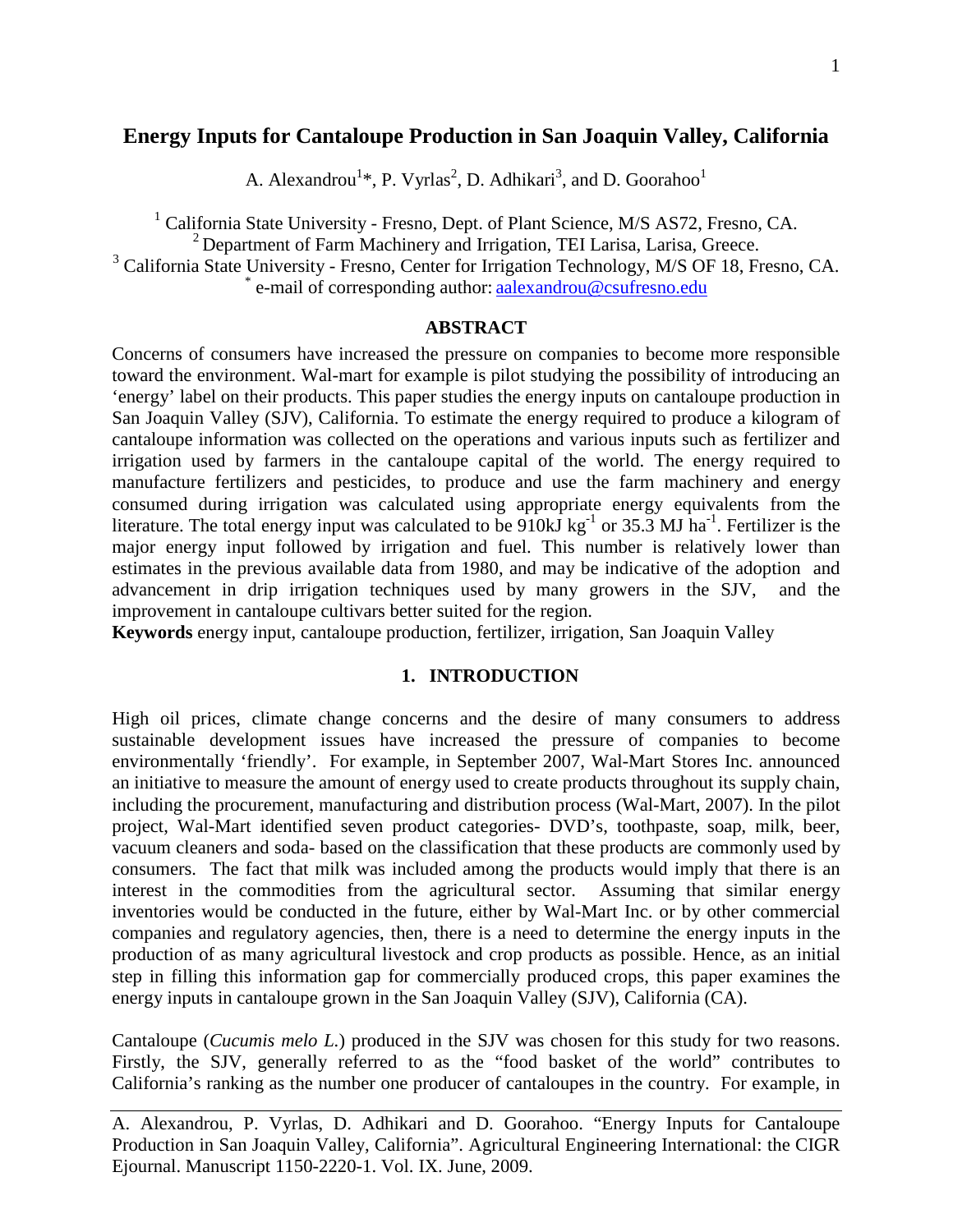2007, cantaloupe production in CA accounted for 55% of total U.S. production and the produce was worth 149 million dollars (California Agricultural Statistics, 2008). Overall, California's agricultural abundance includes approximately 400 different commodities. Among these, the state produces about half of U.S.-grown fruits, nuts, and vegetables and many crops are solely produced in the state. In 2007, California's 75,000 farms and ranches received \$36.6 billion for their output with six of the top ten counties being located within the SJV and accounting for more than \$21.1 billion US dollars in cash receipts (USDA, California Agricultural Statistics, 2008). Of the six counties, Fresno continued to be the leader with an agricultural production with a value of \$5.34 billion, representing an increase of 4.4 percent from the 2005 value (USDA, California Agricultural Statistics, 2008). If ranked separately, the value of agricultural commodities in Fresno county would rank it ahead of 22 other States in the United States.

Secondly, the latest energy inputs estimates for cantaloupes available in the scientific literature was conducted more than two decades ago by Johnson and Chancellor (1980). In the 1980 study, energy inputs were determined for the Imperial and San Joaquin Valley counties to be 84,364 and 103,896 MJ per ha, respectively. Energy inputs were computed for items such as machinery, gasoline and diesel, electricity, fertilizers, irrigation, pesticides transportation, beehive pollination and packing of melons. In 2006, the Imperial and SJV counties continue to be the two primary cantaloupes production areas in CA, accounting for 19,830 ha (49,000 acres) with average yields of 25.3 T/ha (11.3 tons/acre) at a gross value of \$4,650 (US) per acre (Hartz el al., 2008). However, over the past two decades CA cantaloupe growers have been faced with rising costs of land, fertilizer, water, labor, and fuel, among other inputs. In response, these farmers continue to look for best management practices (BMPs) which optimize their yields and mitigate adverse environmental impacts while still being practical and economically viable to implement. For example, in an effort to improve water use efficiency and optimize vegetable yields on salt affected soils, an increasing number of SJV farmers are now using drip irrigation systems instead of furrow (flood) irrigation throughout the growing season (Hanson and May, 2007).

In this paper, we adopt an analytical approach similar to that used by Johnson and Chancellor (1980), Kallivroussis et al (2002) and others to estimate energy inputs for various items used in cantaloupe production. Energy inputs were estimated for cantaloupe production starting from primary cultivation to harvesting. Post harvest activities were not included in this study. The primary objective was to determine the energy inputs on a per hectare basis for a cantaloupe operation, in Fresno county.

### **2. MATERIALS AND METHODS**

The average farm size in California in 2006 was 141 hectares (349 acres) (California Agricultural Statistics, 2008). The size of the field examined for the analysis in this study was around 405 hectares (1000 acres), which is considered medium to small sized for the area. The farm was located in Mendota, in Fresno county (36°45′22″N;120°22′56″W). Mendota with a population of 8,656 located 35 miles west of downtown Fresno, and with its unique climatic conditions suited for cantaloupe production, calls itself the Cantaloupe Capital of the World (Westlands Water District, 2006). Production practices, tractors and equipment used are considered typical for the area which is one the most advanced technologically in the country.

A. Alexandrou, P. Vyrlas, D. Adhikari and D. Goorahoo. "Energy Inputs for Cantaloupe Production in San Joaquin Valley, California". Agricultural Engineering International: the CIGR Ejournal. Manuscript 1150-2220-1. Vol. IX. June, 2009.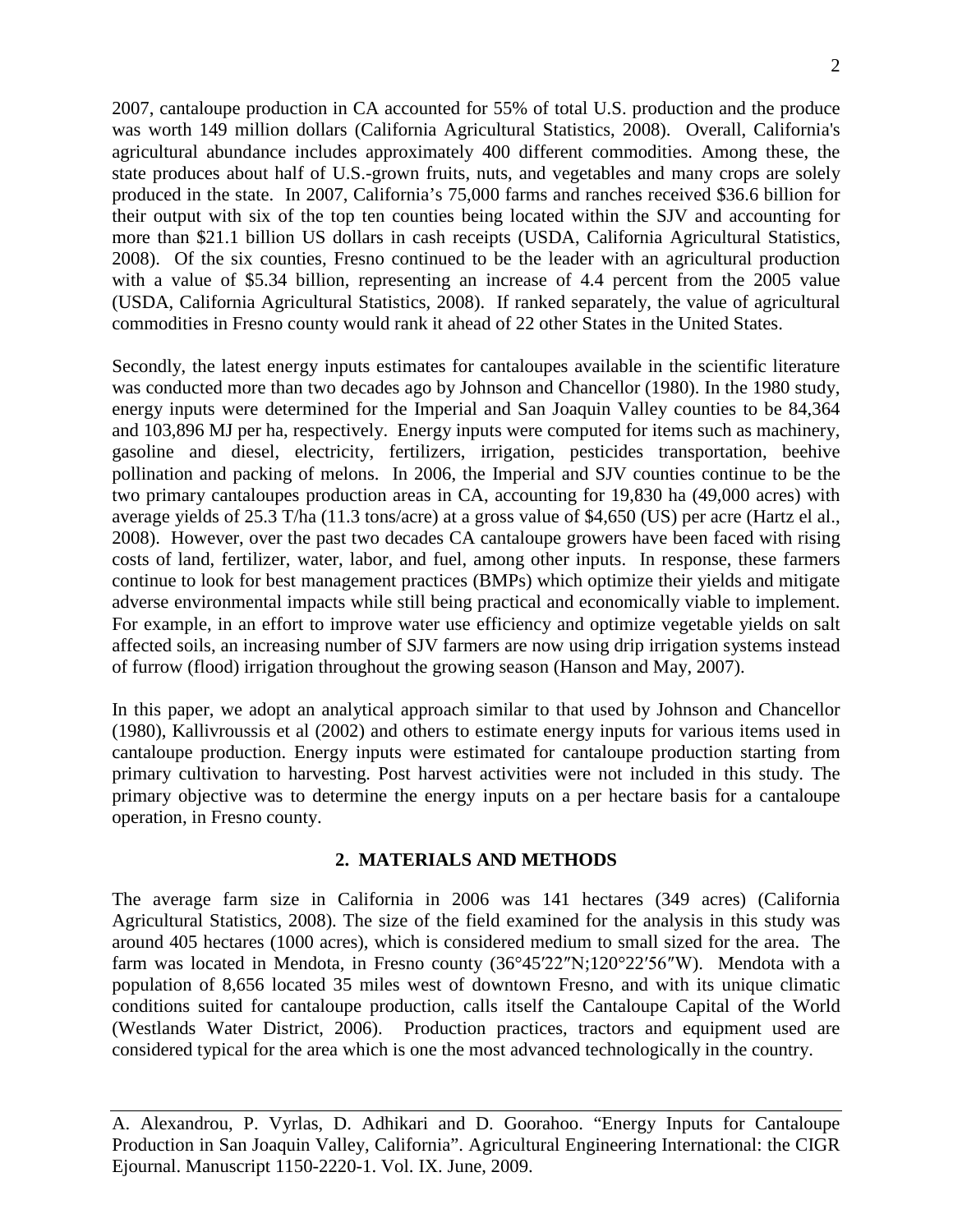# **2.1 Overview of Cantaloupe Production in Fresno County**

Production techniques data were collected from interviews with three different vegetable growers in the area while the actual field data and equipment used were gathered from one grower. Table 1 lists the field operations and the approximate timeline, which are typically carried out for cantaloupe production in Fresno county.



Table 1. Approximate timeline for cantaloupe operations in Fresno county

In the SJV cantaloupes are planted in raised beds. Fields are worked into one or two meter wide beds (40 or 80 inches), with a single seed line planted per bed (Hartz et al, 2008). Fields are irrigated and in Fresno county the percentage of drip irrigated fields is increasing. After harvest the grower will cultivate the field using stubble disk (2 times). Sometimes, this operation is followed by one pass with a deep ripper. After any subsoiling the field is cultivated with a stubble disk twice. Then a land plane is used to grade the land in one pass. Dry fertilizer will be applied during a one pass disking operation. Listing of beds will take place afterwards only to be followed by pipe laying for the sprinklers. Pre-irrigation will take place to allow for cultivating operations such as lilliston, harrows and planting. After planting a couple of disking operations will take place. Harvesting will take place using packing machines, which for the largest producers are custom made.

# **2.2 Estimating Energy Inputs**

The energy required for the production of cantaloupe was divided into direct and indirect categories. Direct energy inputs included those quantities that were consumed during actual production operations. For example the amount of energy contained in the fuel used. Indirect energy inputs were those required to manufacture and maintain durable goods, such as tractors and other farm equipment and machinery, as well as other materials used for crop production (Kallivrousis et al., 2002).

A first step in calculating the energy inputs for various implements used in the production of cantaloupes is to estimate their work rate, by using the width, speed, and field efficiency (Table 2). These values were provided by the farmer based on his extensive experience and data recorded over the years. The data were cross checked with the recommendations of the ASABE standard D497.5 Agricultural Machinery Management Data summarized in Table 3 (ASABE D497.5. 2006).

A. Alexandrou, P. Vyrlas, D. Adhikari and D. Goorahoo. "Energy Inputs for Cantaloupe Production in San Joaquin Valley, California". Agricultural Engineering International: the CIGR Ejournal. Manuscript 1150-2220-1. Vol. IX. June, 2009.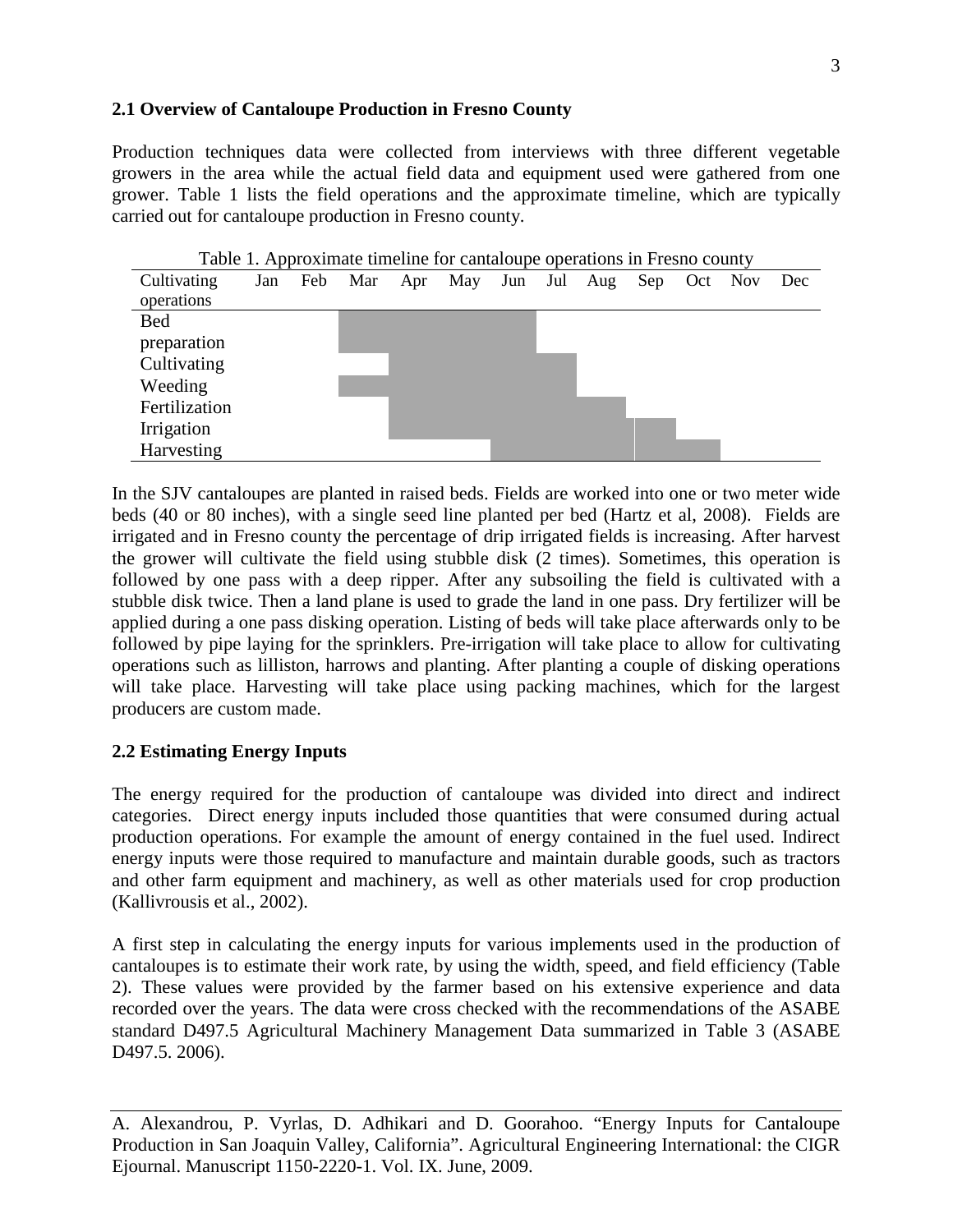|      | proguetion  |                                                           |                                                                                                    |
|------|-------------|-----------------------------------------------------------|----------------------------------------------------------------------------------------------------|
|      |             |                                                           | Work rate                                                                                          |
| m    |             |                                                           | ha $hr^{-1}$                                                                                       |
| 5.5  | 8.0         | 85                                                        | 3.74                                                                                               |
| 3.7  |             | 85                                                        | 1.89                                                                                               |
| 6.10 | 11.0        | 85                                                        | 5.70                                                                                               |
| 6.10 | 9.0         | 65                                                        | 3.56                                                                                               |
| 6.10 | 7.0         | 85                                                        | 3.63                                                                                               |
| 6.10 | $8.0^{[2]}$ | 85                                                        | 4.15                                                                                               |
| 6.10 | 11.0        | 85                                                        | 5.70                                                                                               |
| 6.10 | 8.0         | 80                                                        | 3.90                                                                                               |
| 25   | 10          | 80                                                        | 20                                                                                                 |
|      |             |                                                           | 6.5                                                                                                |
|      |             |                                                           | 8.10                                                                                               |
| 18   | 0.45        | 90                                                        | 0.81                                                                                               |
|      |             |                                                           |                                                                                                    |
|      |             |                                                           | 0.50                                                                                               |
|      | Width       | $Speed^{[1]}$<br>$km h^{-1}$<br>$6.0^{[2]}$<br>$15^{[2]}$ | Field efficiency <sup>[1]</sup><br>$\%$<br>$1.5 \pm 0.7$ $\pm$ $\overline{1000}$ $\overline{2005}$ |

Table 2. Implements used and values of parameters for various operations for cantaloupe production

 $^{[1]}$  from ASAE standard D497.5 FEB 2006

[2] from farmer data/observation

A. Alexandrou, P. Vyrlas, D. Adhikari and D. Goorahoo. "Energy Inputs for Cantaloupe Production in San Joaquin Valley, California". Agricultural Engineering International: the CIGR Ejournal. Manuscript 1150-2220-1. Vol. IX. June, 2009.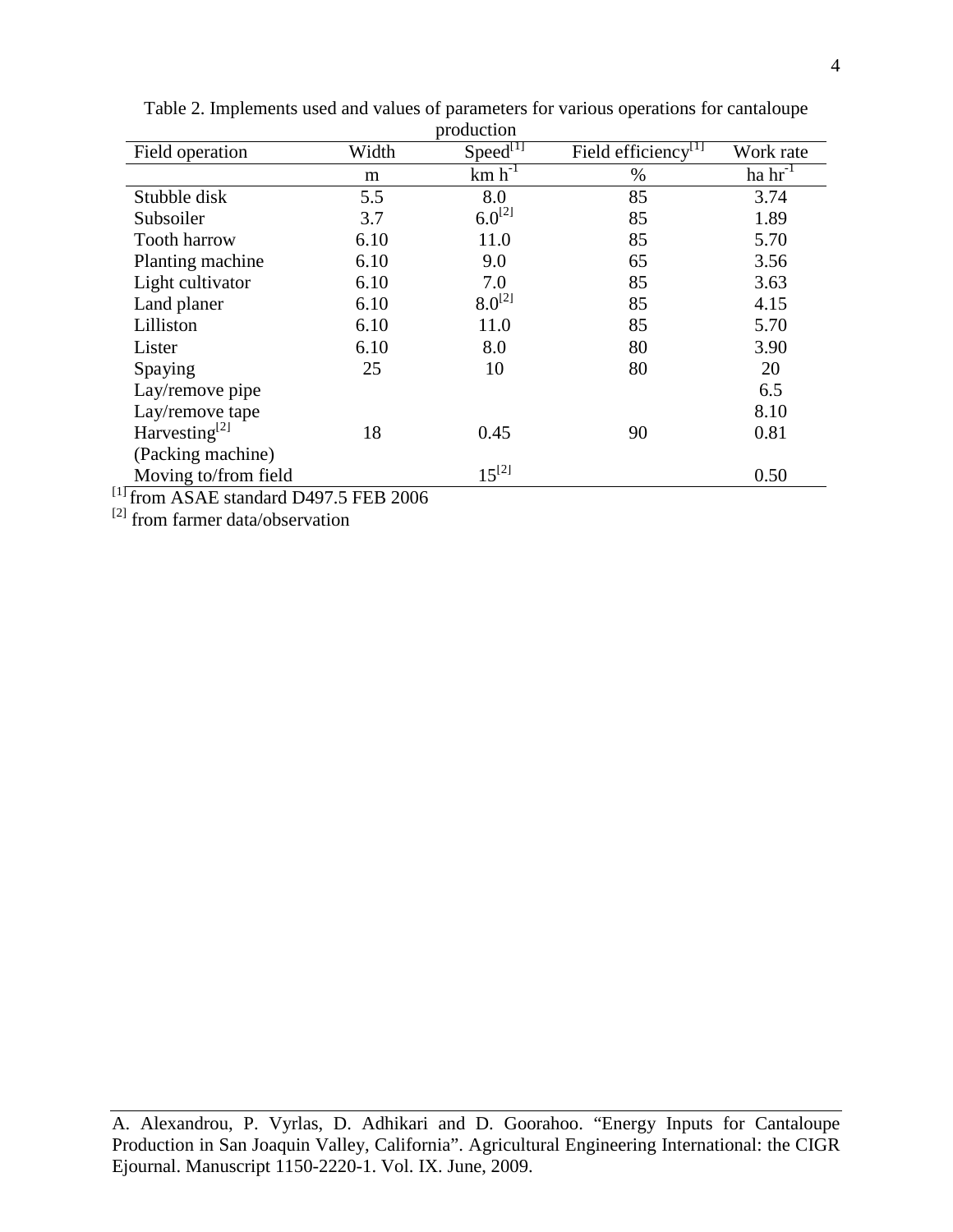|                               |             | $\omega$         |                    |
|-------------------------------|-------------|------------------|--------------------|
| Item                          | <b>Mass</b> | Life             | Energy coefficient |
|                               | kg          | $\boldsymbol{h}$ | $MJ$ $h^{-1}$      |
| Tractor 8400T                 | 12397       | 16000            | 111                |
| MT835 Challenger              | 22441       | 16000            | 201                |
| JD 4630                       | 7370        | 16000            | 66                 |
| Stubble disk                  | 5600        | 2000             | 401                |
| Ripper                        | 2400        | 2000             | 172                |
| Light cultivator              | 2100        | 2000             | 150                |
| Planting                      | 1050        | 1500             | 76                 |
| Harrow                        | 800         | 2000             | 77                 |
| Land plane                    | 3200        | 2000             | 230                |
| Lister                        | 780         | 2000             | 56                 |
| Sprayer                       | 10400       | $12000^{[1]}$    | 124                |
| Harvester                     | 3600        | $4000^{[2]}$     | 129                |
| Harvesting wagon              | 1000        | 3000             | 48                 |
| Lilliston                     | 1100        | 2000             | 79                 |
| Trailer (with pipes           | 2700        | 3000             | 129                |
| and tape)                     |             |                  |                    |
| Transportation <sup>[3]</sup> | 13775       | 16000            | 123                |

Table 3. Energy coefficients used to calculate energy inputs from farm machinery. Data were obtained from Nebraska tests, actual weight of the equipment and ASABE standard D497.5  $(2006)$ 

 $[1]$  From farmer's data;  $[2]$  (from Johnson and Chancellor, 1980);

<sup>[3]</sup> Different tractors used for transportation of materials. The mass is the average of the mass of the equipment used.

## **2.2.1 Energy Input from Machinery**

The amount of energy sequestrated in a machine consists of the energy used to manufacture raw materials, the energy required during the manufacturing process, energy for repair and maintenance and energy required to transport it form the factory to the consumer (Bowers, 1992). The energy to manufacture the farm machinery was estimated to be  $86.77 \text{ MJ kg}^{-1}$ (Pimentel, 1973).

The energy for repair and maintenance was estimated to be 0.55 times the energy to manufacture the machine (Fluck, 1985). The energy sequestered for transportation and distribution was estimated to be 8.8 MJ  $kg^{-1}$  (Lower et al., 1977). The total energy sequestered in the farm machinery will be  $143.2$  MJ kg<sup>-1</sup>. Table 3 shows machinery parameters and energy coefficients for the implements used during cantaloupe production.

The distance from the shop to the field as well as the distance to transport fertilizers and seeds from the storage facility to the field was estimated to be 10 km. The tractor speed during these operations was estimated at 15 km/hr. It was assumed that on average one tractor move corresponded to 20 hectares cultivated based on data supplied by the farmer.

A. Alexandrou, P. Vyrlas, D. Adhikari and D. Goorahoo. "Energy Inputs for Cantaloupe Production in San Joaquin Valley, California". Agricultural Engineering International: the CIGR Ejournal. Manuscript 1150-2220-1. Vol. IX. June, 2009.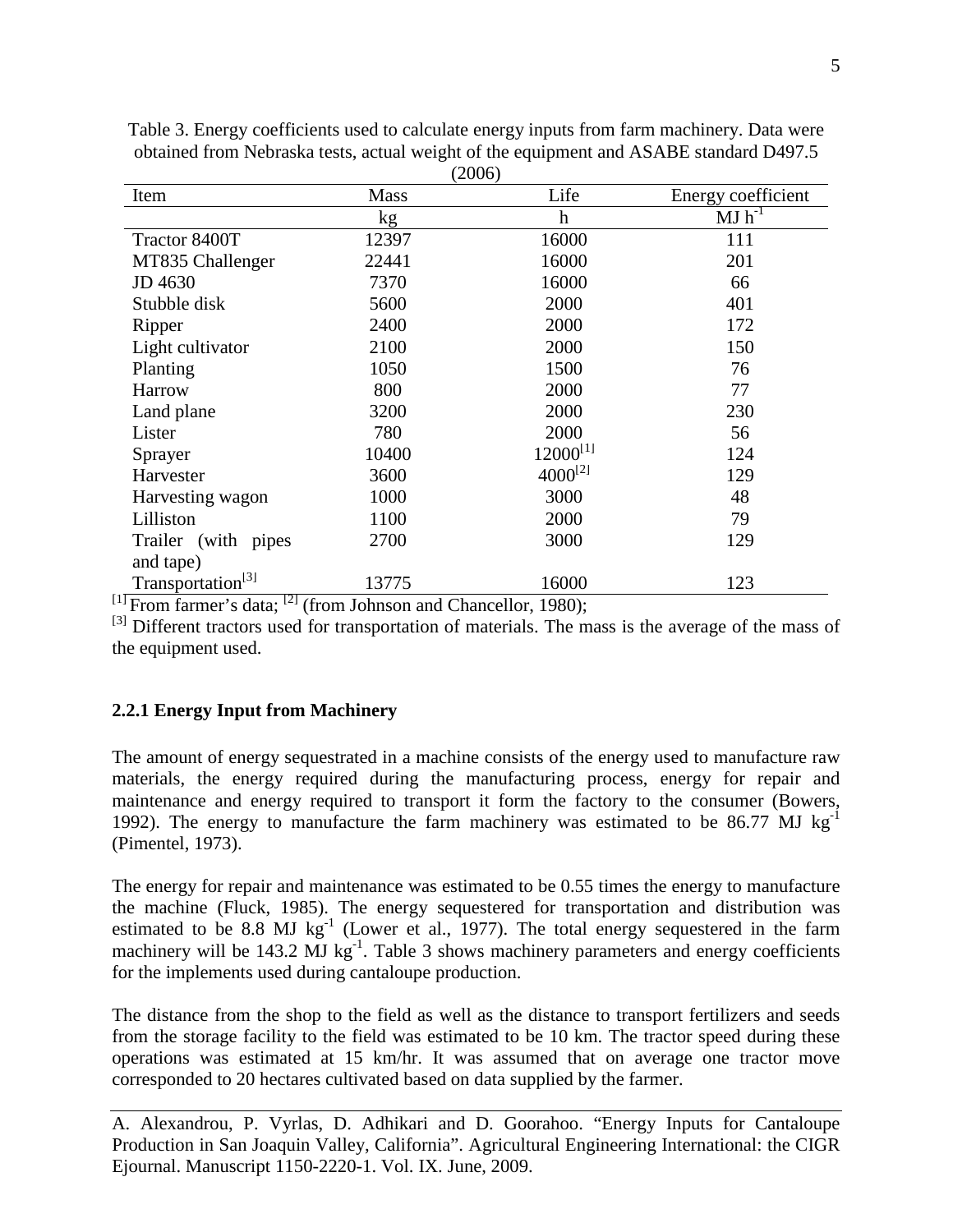### **2.2.2 Energy Input from Fertilizers**

The energy contained in fertilizers was calculated as the sum of the energy for manufacturing the fertilizer, packing, transporting and distributing the material. The energy embodied in the main mineral fertilizers is shown in Table 4.

Cantaloupe has moderate nutrient needs. According to Hartz et al (2008), typical fertilizer applications rates are 90 to 168 kg ha<sup>-1</sup> (80 to 150 pounds per acre) of nitrogen (N) and 45 to 225 kg ha<sup>-1</sup> (40 to 200 pounds per acre) of  $P_2O_5$ . The farmers surveyed in the area apply approximately 123.3 kg ha<sup>-1</sup> (110 pounds per acre) of nitrogen and 168.1 kg ha<sup>-1</sup> (150 pounds per acre) of  $P_2O_5$ . Most of the fertilizer was applied as dry (during a disking operation) or liquid using the irrigation system.

| Table 4. Energy embedded in main fertilizers (adopted from Mudahar and Hignett, 1987) |              |                  |              |                       |  |  |  |  |
|---------------------------------------------------------------------------------------|--------------|------------------|--------------|-----------------------|--|--|--|--|
| Fertilizer                                                                            | Production   | Packaging,       | Total of     |                       |  |  |  |  |
| transporting and                                                                      |              | sequested energy | hectare      |                       |  |  |  |  |
|                                                                                       | application  |                  |              |                       |  |  |  |  |
|                                                                                       | $MJ kg^{-1}$ | $MJ kg^{-1}$     | $MJ kg^{-1}$ | $MJ$ ha <sup>-1</sup> |  |  |  |  |
|                                                                                       | 69.5         | 8.6              | 78.1         | 9,630 (78%)           |  |  |  |  |
| $P_2O_5$                                                                              | 7.6          | 9.8              | 17.4         | 2,925 (22%)           |  |  |  |  |
| Total                                                                                 |              |                  |              | 12555 (100)           |  |  |  |  |

### **2.2.3 Energy input from pesticides**

The energy inputs from the pesticides include the energy required for production, formulation, packaging and transportation. It should be noted that the term pesticide is a general term that includes insecticides, fungicides and other materials used for pest control. Green (1987) calculated the energy embodied in various pesticides. However, data for the pesticides used in cantaloupe production (Table 5) are not included in his study and therefore the energy was assumed to be the average of the energy contained in the pesticides listed by Green (268 MJ/Kg of active ingredient). The farmers would spray their field an average of three times during the season.

Table 5. Most common pesticides used in cantaloupes

| Name                           | Active Ingredient                   | Energy per hectare    |
|--------------------------------|-------------------------------------|-----------------------|
|                                | $kg$ ha <sup>-1</sup> (Pounds/acre) | $MJ$ ha <sup>-1</sup> |
| Isopropyl Alcohol              | 0.018(0.016)                        | 4.8                   |
| Methoxyfenozide                | 1.167(0.149)                        | 312.7                 |
| Alpha-(Para-Nonylphenyl-Omega- | 0.102(0.091)                        | 27.4                  |
| Hydroxypoly (Oxyethylene)      |                                     |                       |

Source: California Department of Pesticide Regulation, 2006.

A. Alexandrou, P. Vyrlas, D. Adhikari and D. Goorahoo. "Energy Inputs for Cantaloupe Production in San Joaquin Valley, California". Agricultural Engineering International: the CIGR Ejournal. Manuscript 1150-2220-1. Vol. IX. June, 2009.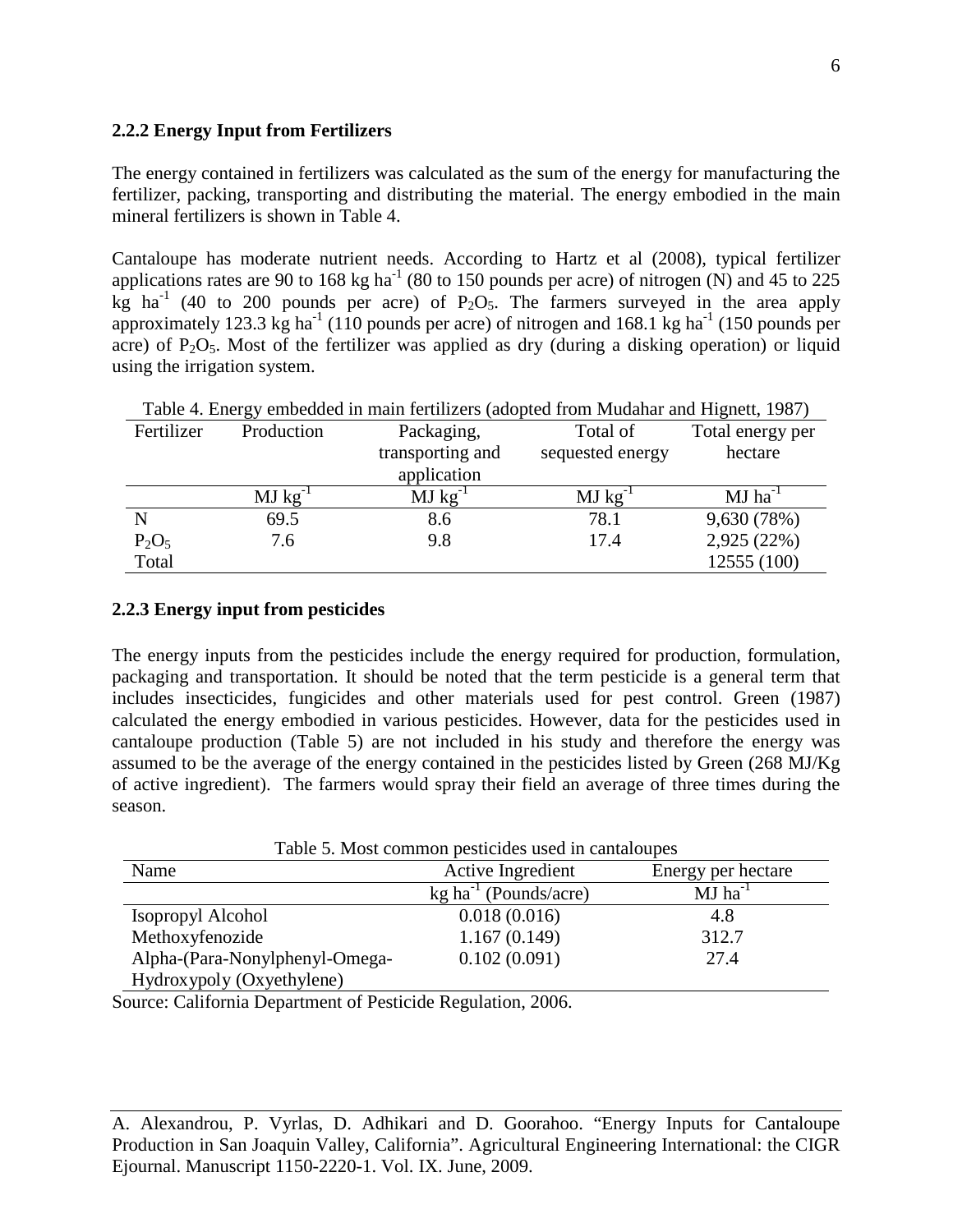#### **2.2.4 Seeds**

The energy sequestered in the seeds can be calculated in a variety of methods as listed by Heichel (1980). Singh and Mittal (1988) suggested that seed input was higher than the energy equivalent value of crop production output by 1 MJ  $\text{kg}^{-1}$ . Oskan et al. (2004) suggested that energy equivalents for seeds are similar to the energy equivalent of the product itself. For the current study, we used the approach of Johnson and Chancellor (1980), in which it was assumed that a value of  $471 \text{ MJ}$  ha<sup>-1</sup> is representative of the energy input for cantaloupe seeds.

### **2.2.5 Energy input from irrigation**

There is high competition for agricultural water in California, and more so in the SJV. Political, economic and hydro-ecologic parameters have created conditions where the water available for farming is limited and expensive. This has resulted in an accelerated change from the traditional furrow irrigated fields to drip irrigation where water efficiency is higher (Hanson and May, 2003). Hence, many of the large scale commercial cantaloupe growers in the SJV now utilize sprinkler irrigation systems to establish the crop, followed by sub surface drip irrigation during the remainder of the growing season. The energy input for these combined irrigation systems can be classified as being either direct or indirect (Table 6). The method of calculating the energy irrigation requirements are given in Appendix A.

| Table 6. Impactor effect by requirements |      |                       |                                                   |                       |  |  |  |  |
|------------------------------------------|------|-----------------------|---------------------------------------------------|-----------------------|--|--|--|--|
| Irrigation                               |      |                       | Total Dynamic Total direct-energy Indirect energy | Total<br>energy       |  |  |  |  |
| system                                   | Head | requirement           |                                                   |                       |  |  |  |  |
|                                          | m    | $GJ$ ha <sup>-1</sup> | $GJ$ ha <sup>-1</sup>                             | $GJ$ ha <sup>-1</sup> |  |  |  |  |
| Drip                                     |      | 7.24                  | 1.30                                              | 8.54                  |  |  |  |  |
| Sprinkler                                | 72   | l.86                  | 0.33                                              | 2.19                  |  |  |  |  |

Table 6. Irrigation energy requirements

Direct energy includes the energy consumption to lift or pressurize the overall rate of water required by the crop per hectare. This study considers the water direct energy requirement as the energy needed to irrigate the crop starting from the irrigation canal as the source of the water supply. The calculation does not include the energy needed to bring the water to the canal due to the complexity of the issue involving the political and other decision making processes by the respective irrigation districts. For the fields examined in the current study, the farmer used a sprinkler system to pre-irrigate the beds before seeding the crop. After seed emergence, the farmer switched to his buried drip irrigation system (Table 6).

Indirect energy includes raw materials, manufacturing and transportation of the different components. Fluck and Baird (1982) recommended a percentage of direct-use energy for various irrigation systems, with values ranging from as low as 18% for the traveling sprinkler system to as high as 375% for the surface with a run-off recovery system. In the current study, the authors selected 18% for both sprinkler and drip irrigation systems with the acknowledgement that, this number may be still be an overestimation because of the relatively greater proportion of subsurface drip irrigation, than sprinkler irrigation, used during the growing season (Table 6).

A. Alexandrou, P. Vyrlas, D. Adhikari and D. Goorahoo. "Energy Inputs for Cantaloupe Production in San Joaquin Valley, California". Agricultural Engineering International: the CIGR Ejournal. Manuscript 1150-2220-1. Vol. IX. June, 2009.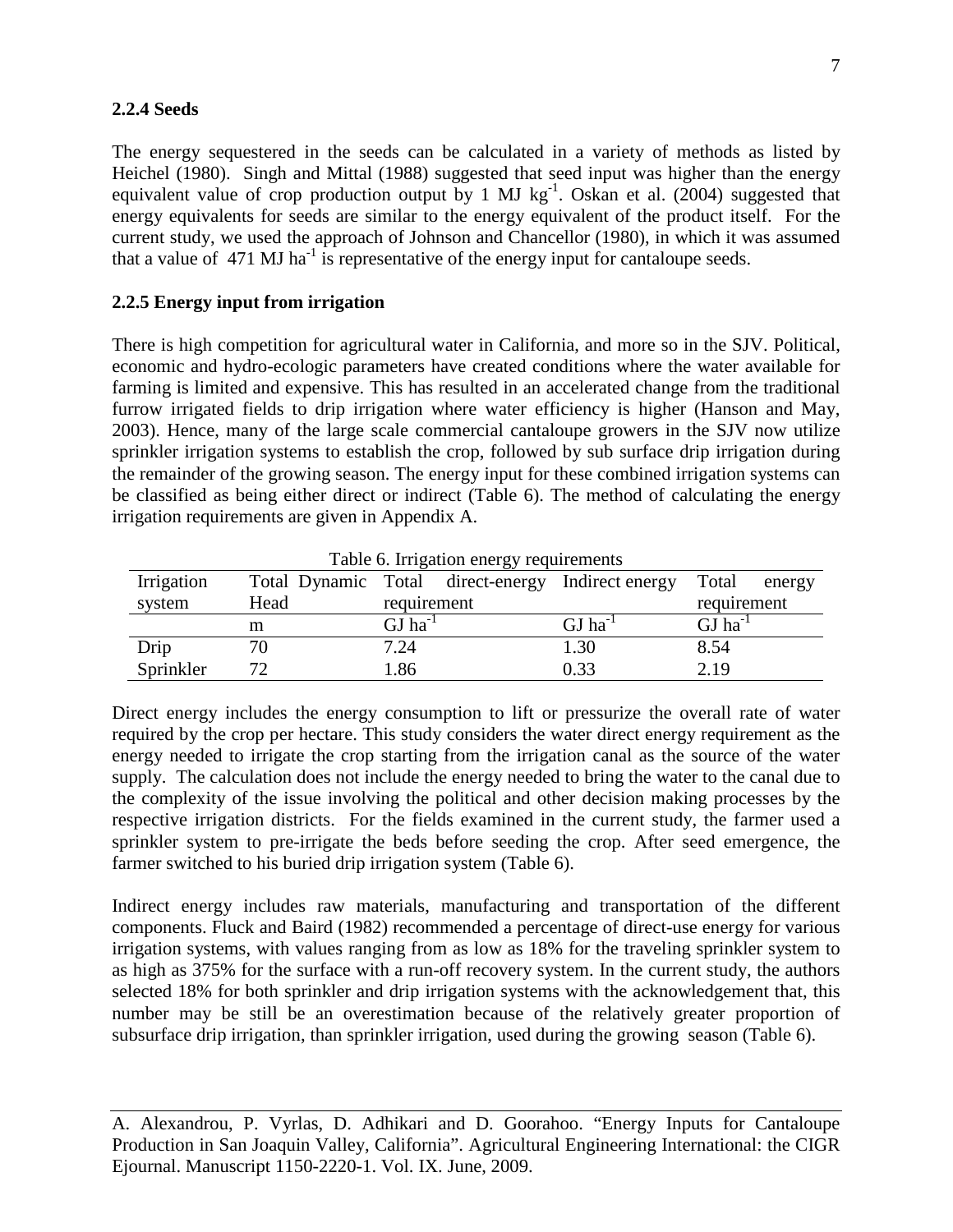#### **2.2.6 Energy from labor**

Energy in labor is expended when workers carry out operations related to crop production. There are various methods of calculating energy from labor as summarized by Fluck and Baird (1982). For the purpose of this study, it was assumed that a farm laborer consumes 91.1 MJ in a 40 hour working week (Pimentel et al, 1973). A coefficient of 2.28 MJ  $h^{-1}$  was used to convert hours of labor to energy. The inverse values of work rate were multiplied by 2.28 MJ  $h^{-1}$  to obtain the energy cost of labor in h ha<sup>-1</sup> (Table 7).

## **2.2.7 Energy from fuel**

The fuel requirements from the cantaloupe production were estimated taking into account the tractor and other equipment used for every operation by taking into consideration the specific fuel consumption as derived from the Nebraska tractor tests for the corresponding tractors (Table 8). For moving to and from the field the average tractor-implement weight was used (13775kg). The distance was considered to be 10 km per trip. The method used for calculating fuel requirements are given in Appendix A.

A. Alexandrou, P. Vyrlas, D. Adhikari and D. Goorahoo. "Energy Inputs for Cantaloupe Production in San Joaquin Valley, California". Agricultural Engineering International: the CIGR Ejournal. Manuscript 1150-2220-1. Vol. IX. June, 2009.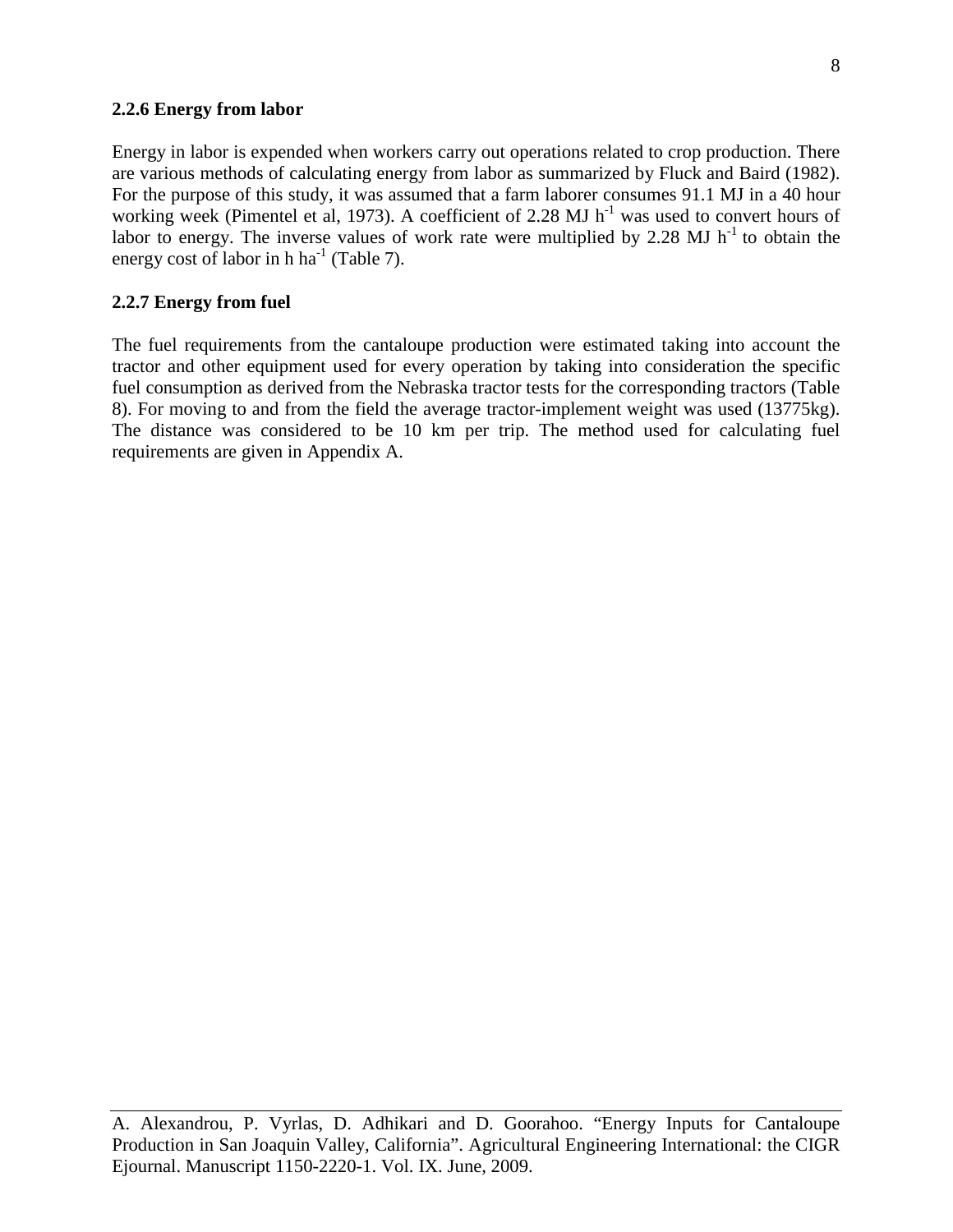| Table 7. Energy labor requirements |             |                |        |                |               |  |  |
|------------------------------------|-------------|----------------|--------|----------------|---------------|--|--|
| Operation                          | Work rate   | Labor          | No. of | No.of          | Human         |  |  |
|                                    |             | workers        |        | operations     | energy inputs |  |  |
|                                    | $ha h^{-1}$ | $h \, ha^{-1}$ |        |                | $MJ ha^{-1}$  |  |  |
| Disking                            | 3.74        | 0.27           | 1      | $\overline{2}$ | 1.23          |  |  |
| Ripper                             | 2.51        | 0.4            |        |                | 0.91          |  |  |
| Disking                            | 3.74        | 0.27           |        | 2              | 1.23          |  |  |
| Land plane                         | 4.15        | 0.24           |        |                | 0.55          |  |  |
| $Disking - Dry fertilizer$         | 3.74        | 0.27           |        |                | 0.61          |  |  |
| Lister                             | 3.90        | 0.26           |        |                | 0.59          |  |  |
| Light cultivator                   | 3.63        | 0.27           |        |                | 0.62          |  |  |
| Trailer (lay/pick up pipes)        | 6.50        | 0.15           | 5      | 2              | 3.42          |  |  |
| Trailer (lay/pick up pipes)        | 8.10        | 0.12           | 3      | $\overline{2}$ | 1.64          |  |  |
| Lilliston cultivator               | 5.70        | 0.17           |        | $\overline{2}$ | 0.78          |  |  |
| Harrowing                          | 5.70        | 0.17           |        |                | 0.39          |  |  |
| Planting                           | 3.56        | 0.28           |        |                | 0.64          |  |  |
| Lay/pick up tape                   | 8.10        | 0.12           | 3      | $\overline{2}$ | 1.64          |  |  |
| Lilliston x 2                      | 5.70        | 0.17           |        | $\overline{2}$ | 0.78          |  |  |
| Spraying                           | 20          | 0.05           |        | 3              | 0.34          |  |  |
| Harvesting                         | 0.81        | 1.23           | 20     | 15             | 841.3         |  |  |
| Moving to/from field               | 0.50        | $\overline{2}$ |        |                | 4.56          |  |  |

A. Alexandrou, P. Vyrlas, D. Adhikari and D. Goorahoo. "Energy Inputs for Cantaloupe Production in San Joaquin Valley, California". Agricultural Engineering International: the CIGR Ejournal. Manuscript 1150-2220-1. Vol. IX. June, 2009.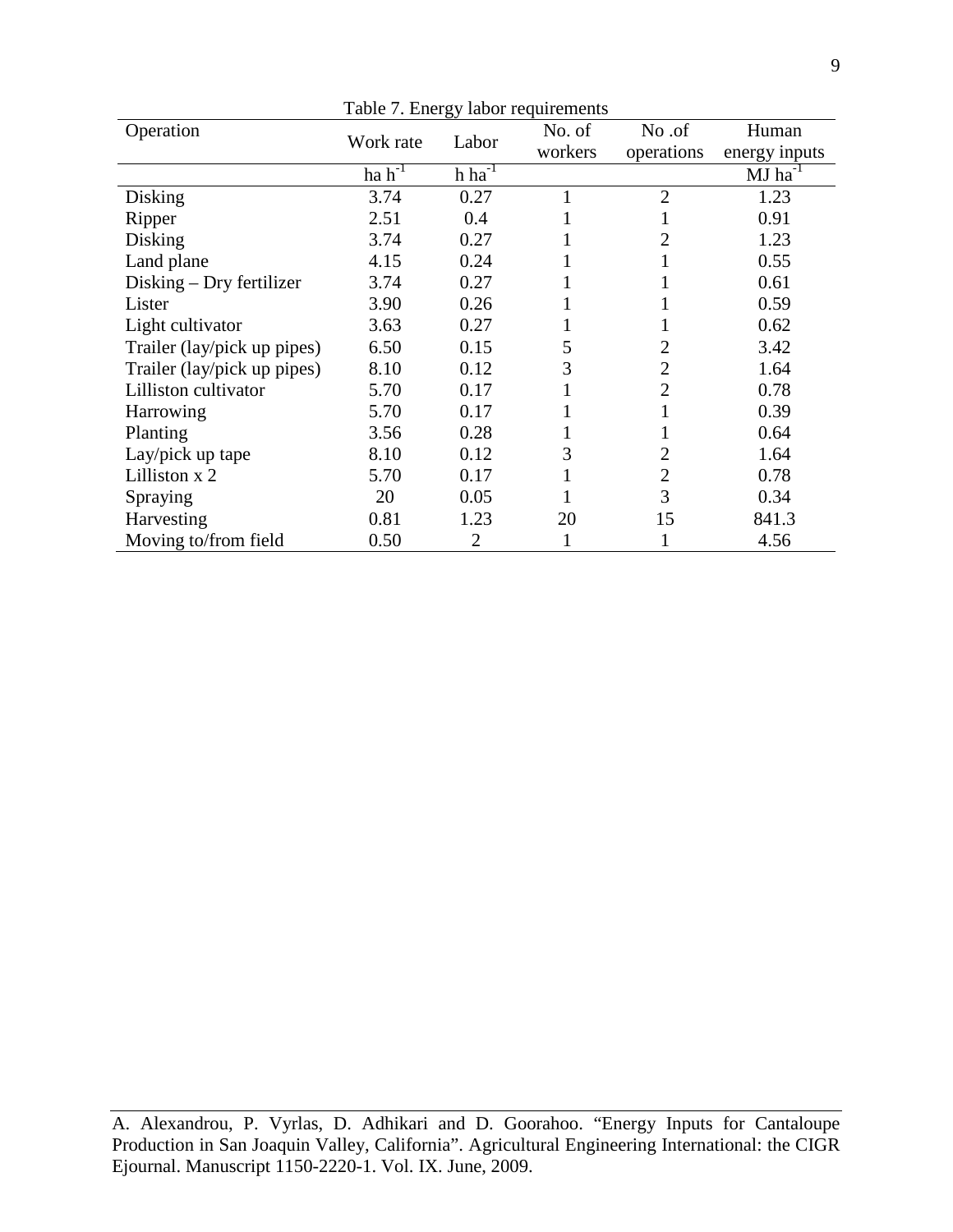| Operation             | Specific fuel                         | ruore of Energy requirement for each agricultural operation | Total energy per unit |
|-----------------------|---------------------------------------|-------------------------------------------------------------|-----------------------|
|                       | consumption                           | Fuel consumption                                            | of land               |
|                       | $kg$ kW <sup>-1</sup> h <sup>-1</sup> | $1 ha^{-1}$                                                 | $MJ$ ha <sup>-1</sup> |
| Disking               | 0.269                                 | 13.71                                                       | 655.34                |
| Ripper                | 0.276                                 | 34.25                                                       | 1637.15               |
| Disking               | 0.269                                 | 13.71                                                       | 655.34                |
| Land plane            | 0.269                                 | 12.35                                                       | 590.33                |
| Light disking $-$ Dry | 0.343                                 | 8.74                                                        | 417.77                |
| fertilizer            |                                       |                                                             |                       |
| Lister                | 0.269                                 | 13.15                                                       | 628.57                |
| Lilliston cultivator  | 0.343                                 | 5.56                                                        | 211.28                |
| Harrowing             | 0.343                                 | 5.56                                                        | 211.28                |
| Planting              | 0.382                                 | 7.08                                                        | 338.42                |
| Light cultivator      | 0.343                                 | 5.56                                                        | 211.28                |
| Lilliston             | 0.343                                 | 5.56                                                        | 211.28                |
| Spraying              | 0.215                                 | 2.32                                                        | 110.90                |
| Harvesting            | 0.516                                 | 20.2                                                        | 965.56                |
| Trailer with pipes    | 0.311                                 | 3.12                                                        | 149.14                |
| Trailer with tape     | 0.311                                 | 2.51                                                        | 120.00                |
| Moving to/from field  | 0.311                                 | 1.00                                                        | 47.80                 |

Table 8. Energy requirement for each agricultural operation

### **3. RESULTS AND DISCUSSION**

The energy requirements for cantaloupe production in western Fresno county are shown in Table 9. The energy inputs were calculated after multiplying the energy coefficients of Table 3 by the number of hours that the implement or tractor was used for cantaloupe production per hectare. The largest energy input was the materials with 38% of the total energy inputs followed by irrigation with 30.4% and fuel with 25% (Table 9). Primary and secondary tillage sequestered 10% each.

Our analysis shows that the energy requirement for fertilizer in cantaloupe production is approximately 38% of total and the highest input. Moreover, almost 80% of the energy sequestered in fertilizer is due to the nitrogen fertilizer. Table 9 also indicates that energy input in the form of fuel counted for more that 24% of the total energy inputs, indicating that fuel usage is the third most important energy input contributor for cantaloupe production. Fertilizer and fuel usage and management are critical components of cantaloupe production and it is very difficult to imagine significant reduction in these commodities without significant decrease of crop yield. Furthermore, these two items are correlated with the fluctuations in crude oil and petroleum prices which are controlled at the state and national level in the U.S. Hence, the farmer must continue to seek out techniques in an effort to optimize the methods of using these two inputs in his or her cantaloupe production.

A. Alexandrou, P. Vyrlas, D. Adhikari and D. Goorahoo. "Energy Inputs for Cantaloupe Production in San Joaquin Valley, California". Agricultural Engineering International: the CIGR Ejournal. Manuscript 1150-2220-1. Vol. IX. June, 2009.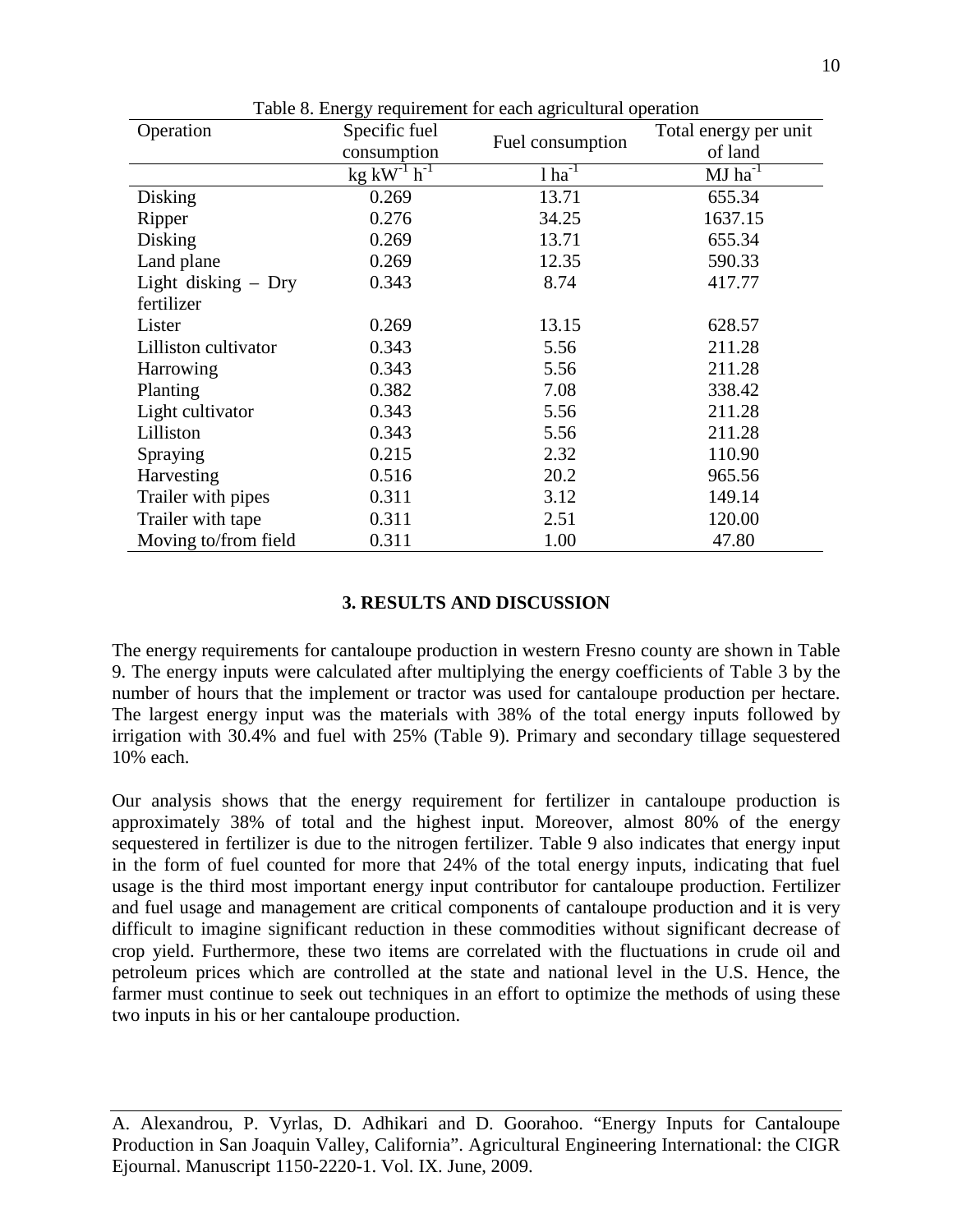| Energy consumption, MJ ha <sup>-1</sup> |                                     |                         |      |      |       |        |                                         |        |       |
|-----------------------------------------|-------------------------------------|-------------------------|------|------|-------|--------|-----------------------------------------|--------|-------|
| Operation                               |                                     | Machinery Tractor Labor |      |      | Fuel  |        | Material Irrigation MJ ha <sup>-1</sup> |        | $\%$  |
| Primary                                 | Disk x 2                            | 215                     | 108  | 1.23 | 1311  |        |                                         | 1635   | 4.63  |
| tillage                                 | Subsoiler                           | 59                      | 91   | 0.91 | 1637  |        |                                         | 1788   | 5.06  |
| Total                                   |                                     |                         |      |      |       |        |                                         | 3423   | 9.69  |
| Secondary                               | Disk x 2                            | 215                     | 108  | 1.23 | 1311  |        |                                         | 1635   | 4.63  |
| tillage                                 | Land plane                          | 55                      | 27   | 0.55 | 590   |        |                                         | 673    | 1.91  |
|                                         | Light cultivator/<br>dry fertilizer | 41                      | 31   | 0.62 | 211   |        |                                         | 284    | 0.80  |
|                                         | Lister                              | 14                      | 29   | 0.59 | 629   |        |                                         | 673    | 1.91  |
|                                         | Lilliston                           | 14                      | 12   | 0.78 | 211   |        |                                         | 238    | 0.67  |
|                                         | Harrow                              | 12                      | 14   | 0.39 | 211   |        |                                         | 237    | 0.67  |
| Total                                   |                                     |                         |      |      |       |        |                                         | 3740   | 10.59 |
| Crop<br>planting etc                    | Planting                            | 19                      | 21   | 0.64 | 338   |        |                                         | 379    | 1.07  |
|                                         | Spraying                            | 19                      |      | 1.02 | 333   |        |                                         | 353    | 1.00  |
|                                         | Cultivator light                    | 41                      | 18   | 0.62 | 211   |        |                                         | 271    | 0.77  |
|                                         | Lilliston                           | 14                      | 12   | 0.78 | 211   |        |                                         | 238    | 0.67  |
| Total                                   |                                     |                         |      |      |       |        |                                         | 1241   | 3.51  |
| Harvesting                              | Harvester                           | 218                     | 81   | 841  | 966   |        |                                         | 2106   | 5.96  |
| Total                                   |                                     |                         |      |      |       |        |                                         | 2106   | 5.96  |
| Transportatio                           |                                     |                         | 6.15 | 4.6  | 48    |        |                                         | 59     | 0.17  |
| n                                       |                                     |                         |      |      |       |        |                                         |        |       |
| Total                                   |                                     |                         |      |      |       |        |                                         | 59     | 0.17  |
| Irrigation                              | Trailer (pipe)                      | 39.6                    | 19.8 | 3.42 | 298   |        |                                         | 361    | 1.02  |
|                                         | Trailer (tape)                      | 31.8                    | 16.2 | 1.64 | 240   |        |                                         | 290    | 0.82  |
|                                         | Pre-irrigation                      |                         |      |      |       |        | 2190                                    | 2190   | 6.20  |
|                                         | Drip irrig.                         |                         |      |      |       |        | 8540                                    | 8540   | 24.18 |
| Total                                   |                                     |                         |      |      |       |        | 10730                                   | 1381   | 32.22 |
| Material                                | Pesticides                          |                         |      |      |       | 345    |                                         | 345    | 0.98  |
|                                         | Fertilizer                          |                         |      |      |       | 12,555 |                                         | 12,555 | 35.55 |
|                                         | Seeds                               |                         |      |      |       | 471    |                                         | 471    | 1.33  |
| Total                                   |                                     |                         |      |      |       |        |                                         | 13371  | 37.86 |
| Grand total                             |                                     | 1007                    | 594  | 860  | 8756  | 13371  | 10730                                   | 35321  |       |
| $\%$                                    |                                     | 2.85                    | 1.68 | 2.44 | 24.79 | 37.86  | 30.38                                   |        |       |

Table 9. Energy input in cantaloupe production

Irrigation is the second largest energy contributor to the cantaloupe production. Irrigation systems used in the area are very efficient and although the farmers are continuously seeking for further improvements and even more efficient techniques, it is not expected to achieve significant improvements in the near future. Positive results from research aimed at optimizing nutrient and water use efficiency by aerating the water delivered during sub surface irrigation may provide a viable alternative for cantaloupe producers in the SJV (Goorahoo et al., 2008; Bhattarai et al., 2005 & 2004).

A. Alexandrou, P. Vyrlas, D. Adhikari and D. Goorahoo. "Energy Inputs for Cantaloupe Production in San Joaquin Valley, California". Agricultural Engineering International: the CIGR Ejournal. Manuscript 1150-2220-1. Vol. IX. June, 2009.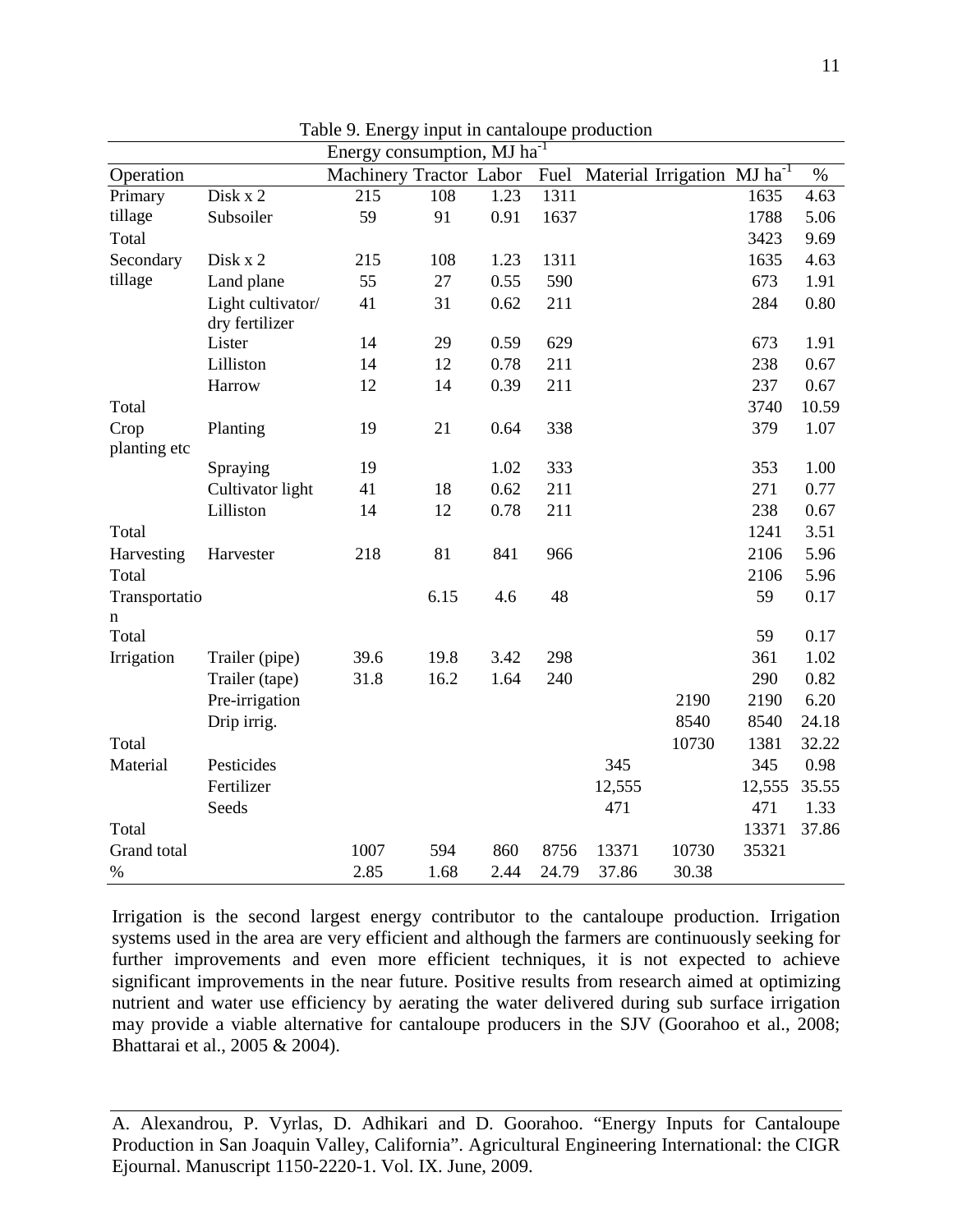Although harvesting is a labor intensive operation, the actual energy input contribution is minimal with only 6 percent of the total energy input. Primary and secondary tillage sequestered 10% each. Tractor, agricultural equipment and labor contribute with approximately 7% of the total energy input. Although the amount of energy sequestered in transportation of fertilizers and seeds from the storage facility to the field, is included in the total energy consumption, the amount of energy for transportation of the production to the freezer is not included.

Johnson and Chancellor (1980) in a similar work for cantaloupes in San Joaquin Valley, calculated that the energy input from fertilizers was 17. 6 GJ ha<sup>-1</sup> while the energy sequestered in irrigation was 20.75 GJ ha<sup>-1</sup>. In our current study energy input from fertilizers was 12.55 GJ ha<sup>-1</sup> (almost 29% less than in the Johnson and Chancellor study), while energy inputs from irrigation was found to be 10.73 GJ ha<sup>-1</sup> (almost 48% less). The reduced energy inputs could be due to the improvement on the application rates of fertilizer with improved efficiency and the significant advances in irrigation techniques. For example, over the past two decades, cantaloupe growers have witnessed the introduction of sub-surface drip irrigation techniques and related technological advancements which have greatly improved water and fertilizer use efficiency.

Cantaloupe yield in the SJV is estimated to be approximately 38.82 tons per hectare (15 tons per acre) (Fresno County report 2007). By using the values obtained the current study it can be deduced that the amount of energy required to produce one kg of cantaloupe is 910 kJ kg<sup>-1</sup>.

## **4. CONCLUSION**

Cantaloupe production in SJV has become more efficient over the last twenty years, due primarily to the introduction and advancement of drip irrigation and the availability of improved seed varieties. The main energy input categories remain fertilizer, irrigation and fuel. Our study indicates that, excluding the energy required for packing and handling the melons, it takes around 910 kJ of energy to produce one kilogram of cantaloupe in the SJV.

A. Alexandrou, P. Vyrlas, D. Adhikari and D. Goorahoo. "Energy Inputs for Cantaloupe Production in San Joaquin Valley, California". Agricultural Engineering International: the CIGR Ejournal. Manuscript 1150-2220-1. Vol. IX. June, 2009.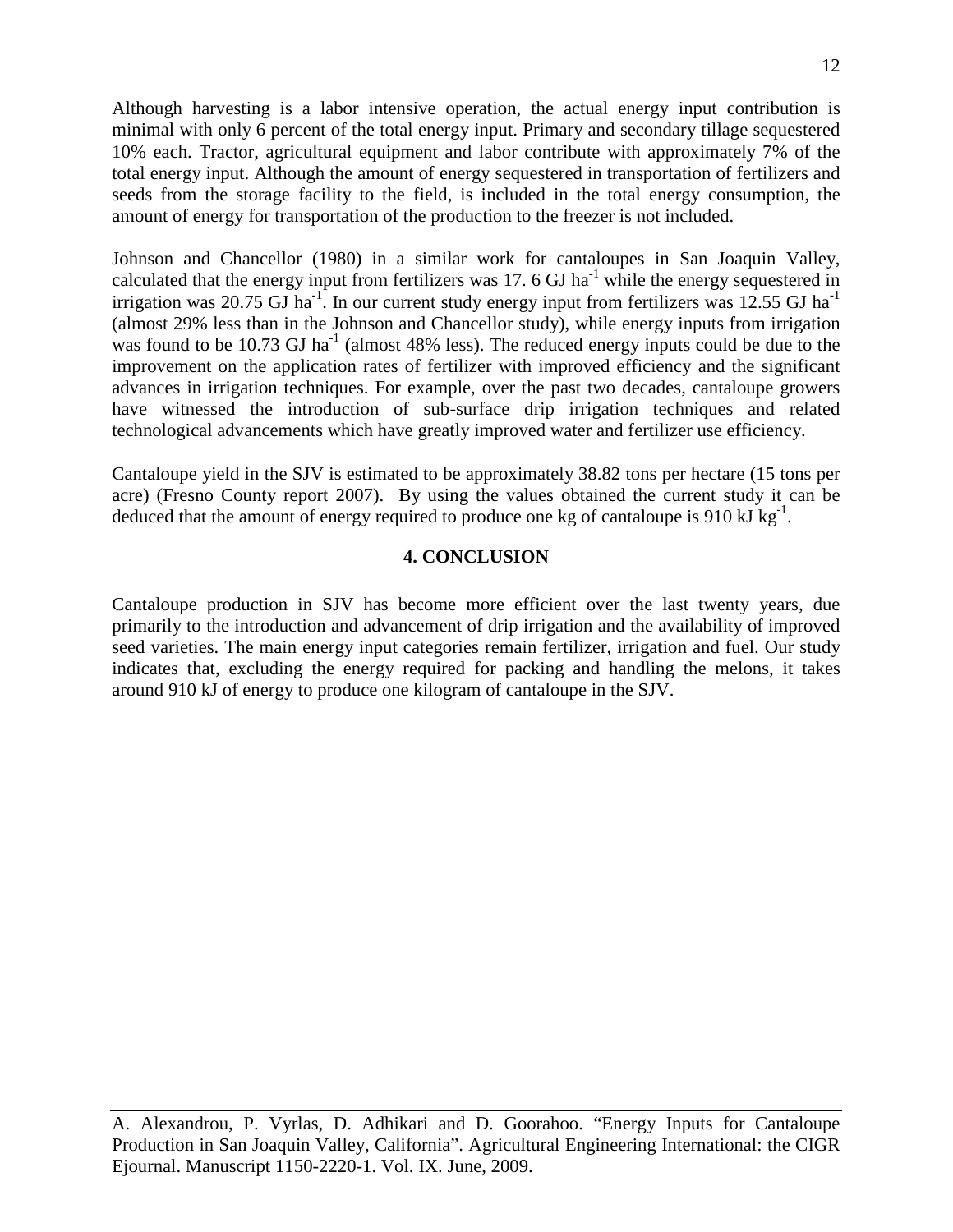# **Appendix A: Calculations**

*Work rate*

The work rate was calculated by:

*C=buEf*

Where:  $b =$  operation width  $u = speed$  $E_f$  = field efficiency of implement

*Fuel*

The fuel consumption per operation was calculated as follows:

 $G_D = q P_S$ 

 $q =$  specific fuel consumption, kg kW<sup>-1</sup> h<sup>-1</sup> (from corresponding Nebraska tractor test)  $P<sub>S</sub>$  = Power at the gear selected, kW (from corresponding Nebraska tractor test)  $G_D$  = fuel consumption per hour, kg h<sup>-1</sup>

 $G_f = G_D W_S$ 

 $G_f$  = Fuel consumption, 1 h<sup>-1</sup>  $W_s$  = fuel weight per liter, kg l<sup>-1</sup> (from corresponding Nebraska tractor test)

 $G = G_f / C$ 

 $G$  = fuel consumption per land unit, l ha<sup>-1</sup>

# *Direct energy from irrigation*

The needs on cantaloupe on western Fresno county are around 1510 – 1890 mm (2 -2.5 feet acre) per season. The farmer was using drip irrigation with an electric motor. He was also using 377 mm (0.5 feet acre) for pre-irrigation applied by sprinkler a common practice in the area. The area irrigated was 121.4 hectares (300 acres).

Direct energy can be expressed by following equation (Ortiz-Canavate and Hernanz, 1999):

$$
DE = \frac{\delta g H Q}{n_1 n_0}
$$

Where:  $DE =$  direct-use energy in Joules per hectare

A. Alexandrou, P. Vyrlas, D. Adhikari and D. Goorahoo. "Energy Inputs for Cantaloupe Production in San Joaquin Valley, California". Agricultural Engineering International: the CIGR Ejournal. Manuscript 1150-2220-1. Vol. IX. June, 2009.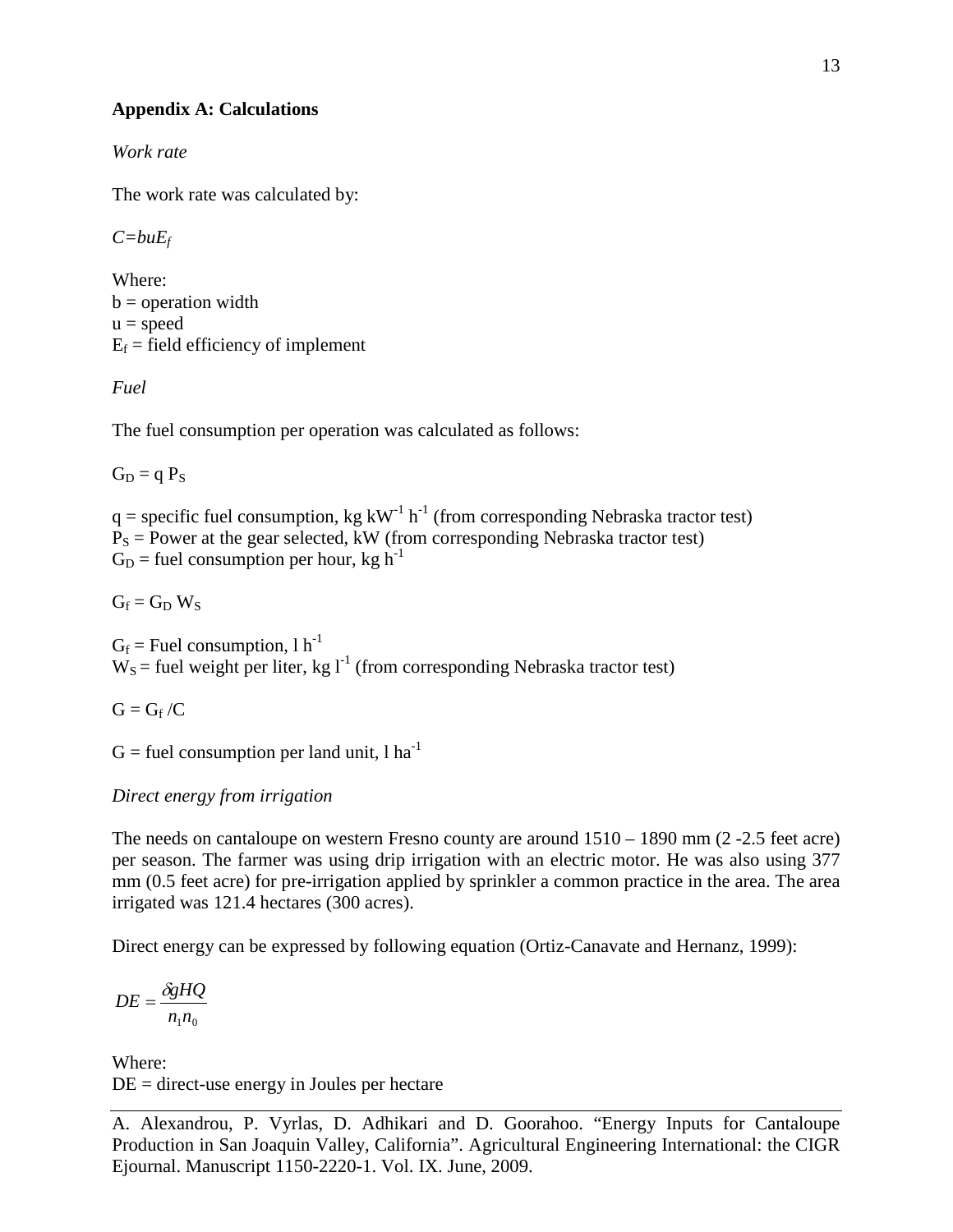$\delta$  = water density, 1000 kg/m<sup>3</sup>

 $H =$  total dynamic head in meters, 70 meters for the drip irrigation, 72 for the sprinkler preirrigation system

 $g =$  acceleration of gravity, 9.81 m s<sup>-2</sup>

 $\overrightarrow{Q}$  = overall rate of water in m<sup>3</sup> per hectare, 1507 m<sup>3</sup> ha<sup>-1</sup> for the drip irrigation and 377 m<sup>3</sup> ha<sup>-1</sup> for the sprinkler pre-irrigation

 $n_1$  = is the pump efficiency, 0.65 for the centrifugal used by the farmer

 $n_0$  = efficiency of the electric motor used, 0.22 (Ortiz-Canavate and Hernanz, 1999)

For the drip irrigation the direct energy requirement is:

$$
DE = \frac{1000 \cdot 9.81 \cdot 70 \cdot 1507}{0.22 \cdot 0.65} = 7237 \frac{MJ}{ha}
$$

For the sprinkler irrigation the direct energy is:

$$
DE = \frac{1000 \cdot 9.81 \cdot 72 \cdot 377}{0.22 \cdot 0.65} = 1862 \frac{MJ}{ha}
$$

A. Alexandrou, P. Vyrlas, D. Adhikari and D. Goorahoo. "Energy Inputs for Cantaloupe Production in San Joaquin Valley, California". Agricultural Engineering International: the CIGR Ejournal. Manuscript 1150-2220-1. Vol. IX. June, 2009.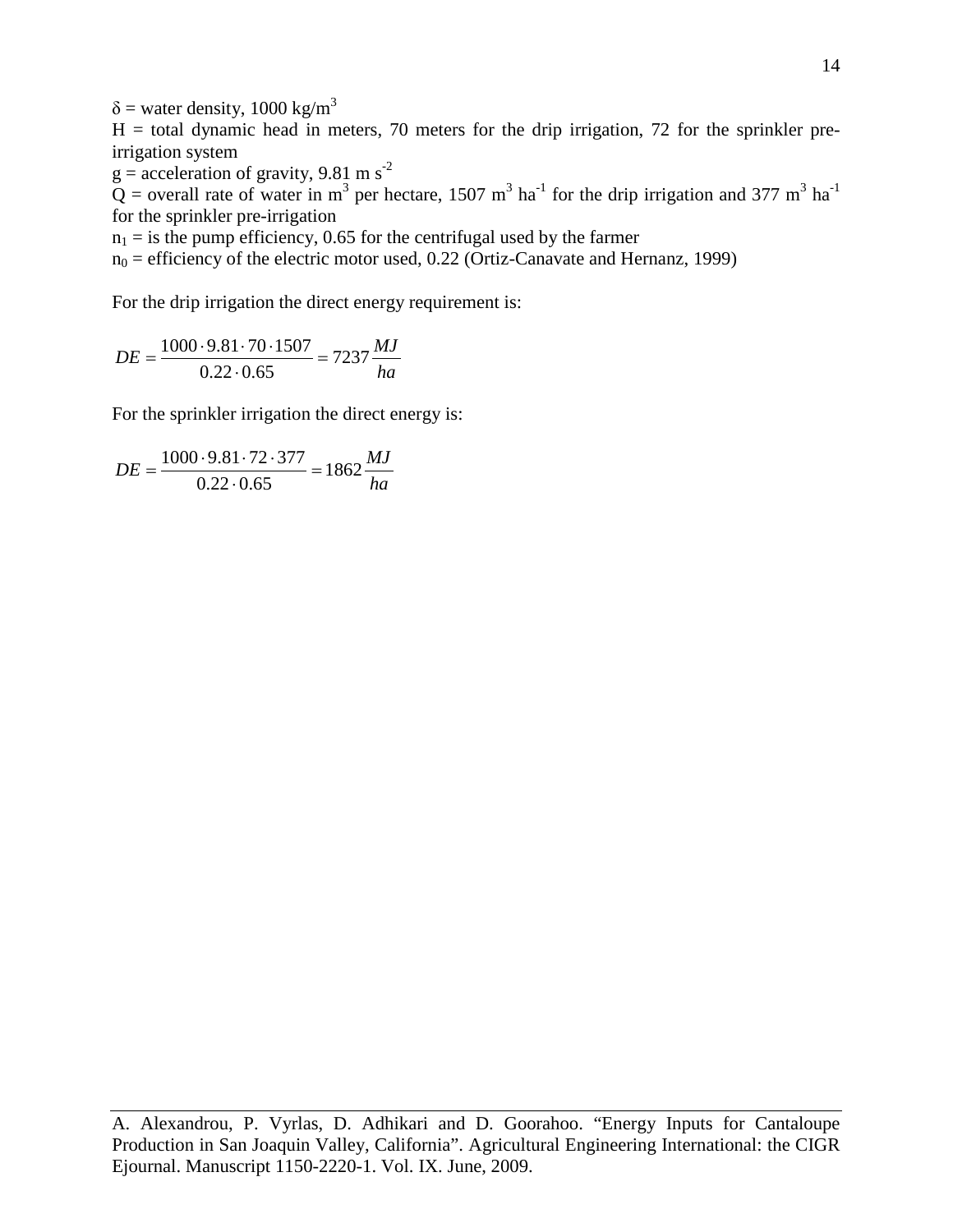### **5. REFERENCES**

ASABE. 2006. D497.5. Agricultural Machinery Management Data. Michigan: ASABE.

- Bhattarai, S., S. Huber, and D.J. Midmore. 2004. Aerated subsurface irrigation water gives growth and yield benefits to zucchini, vegetable soybean and cotton in heavy clay soils. *Annuals of Applied Biology*. 144: 285-298.
- Bhattarai S.P., N. Su and D. J. Midmore. 2005. Oxygation unlocks yield potentials of crops in oxygen limited soil environments. *Advances in Agronomy*. 88: 313-337.
- Bowers, W. 1992. Agricultural field equipment. Energy in farm production. *Energy in World Agriculture*, Vol. 6, ed. Fluck R. C., 117-129. Amsterdam: Elsevier.
- Brouwer, C., Prins, K. and Heibloem, M. 1989. FAO Irrigation Water Management: Irrigation Scheduling. *Training Manual*, No. 4. Rome, Italy.
- California Department of Pesticide Regulation. 2006*. Annual Pesticide Use Report Data Indexed by Commodity*. Sacramento, California.
- Fluck R. C. 1985. Energy sequestered in repairs and maintenance of agricultural machinery. *Transactions of the ASAE,* 28: 738–744.
- Fluck R. C. and C. D. Baird. 1982. *Agricultural Energetics*, 87-120. Westport, Connecticut: AVI.
- Fresno County. 2007. *Annual Agricultural Report*. Retrieved from http://www.co.fresno.ca.us/DepartmentPage.aspx?id=23215.
- Goorahoo D., D. Adhikari, F. Zoldoske, S. Cassel, A. Mazzei, and R. Fanucchi. 2008. Potential for AirJection® Irrigation in Strawberry Production. 2007. Eds. Takeda, F., D.T. Handley, and E.B. Poling *In Proc. North American Strawberry Symposium. North American Strawberry Growers Association*, 152-155. Kemptville, Canada.
- Green, M.B. 1987. Energy in pesticide manufacture, distribution and the use. Energy in Plant Nutrition and Pest Control. *Energy in World Agriculture* (2): 165-195, ed. Helsel, Z. R. Amsterdam: Elsevier.
- Hanson, B. and D. May. 2003. Drip irrigation increases tomato yields in salt-affected soil of San Joaquin Valley. *California Agriculture* 57 (4): 132–137.
- Hanson, B. and D. May. 2007. The effect of drip line placement on yield and quality of dripirrigated processing tomatoes. *Irrigation Drainage Systems* 21: 109–118. Online Publication: DOI 10.1007/s10795-007-9023-5

A. Alexandrou, P. Vyrlas, D. Adhikari and D. Goorahoo. "Energy Inputs for Cantaloupe Production in San Joaquin Valley, California". Agricultural Engineering International: the CIGR Ejournal. Manuscript 1150-2220-1. Vol. IX. June, 2009.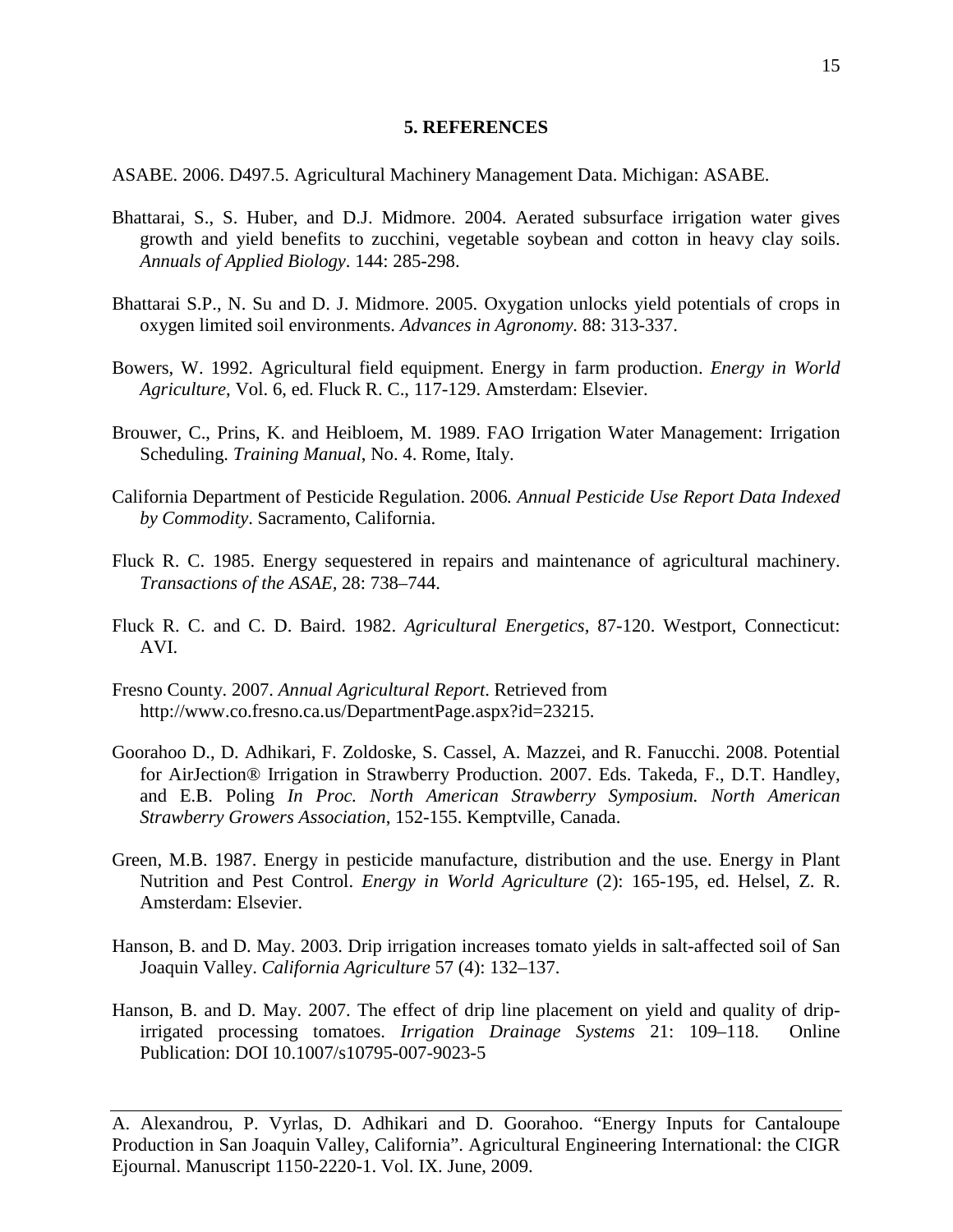- Hartz T., M. Cantwell, J. Mickler, S. Mueller, S. Stoddard, and T. Turini. 2008. Cantaloupe production in California. *University of California, Division of agriculture and natural resources*, Publication 7218.
- Heichel G. H. 1980. Assessing the fossil energy costs of propagating agricultural crops. In *Handbook of Energy Utilization in Agriculture*, ed. D. Pimentel, 27–33. Boca Raton, FL: CRC Press.
- Johnson H. and Chancellor W. J. 1980. Cantaloupes. In *Handbook of Energy Utilization in Agriculture*, ed. D. Pimental, 209–217. Boca Raton, FL: CRC Press.
- Kallivroussis, L., A. Natsis and G. Papadakis. 2002. The Energy Balance of Sunflower Production for Biodiesel in Greece. *Biosystems Engineering*. 81 (3): 347–354.
- Lower, O.J., G. Benock, N. Gay, E. M. Smith, S. Burgess, L. G. Wells, T. C. Bridges, L. Springate, J. A. Boling, G. Bradford and D. Debertin. 1977. BEEF: Production of beef with minimum grain and fossil energy inputs, I, II, III. *Report to National Science Foundation*, Washington, DC.
- Mudahar M. S. and T. P. Hignett. 1987. Energy in Plant Nutrition and Pest Control. *Energy in World Agriculture*, 2: 25-61, ed. Z. R. Helsel,. Amsterdam: Elsevier.
- Nebraska Tractor Test Laboratory. 1972. *Test 1113-*S*ummary 263 John Deere 4630 Power Shift Diesel*. University of Nebraska, Lincoln, Nebraska.
- Nebraska Tractor Test Laboratory. 1998. *Test 1747-Summary 263 John Deere 8400T Diesel 16 speed*. University of Nebraska, Lincoln, Nebraska.
- Nebraska Tractor Test Laboratory. 2003. *Test 1823-Summary 400 Challenger MT835 Diesel 16 speed*. University of Nebraska, Lincoln, Nebraska.
- Ortiz-Cañavate, J. and J. L. Hernanz. 1999. Energy & Biomass Engineering. In *CIGR Handbook of Agricultural Engineering* Vol V:13-24 ed. CIGR – The International Commission of Agricultural Engineering. American Society of Agricultural Engineers.
- Ozkan, B., H. Akcaoz and C. Fert. 2004. Energy input–output analysis in Turkish agriculture. *Renewable Energy* 29: 39–51.
- Pimentel, D., L. E. Hurd, A. C. Belloti, M. J. Forster, J. N. Oka, O. D. Sholes and R. J. Whitman. 1973. Food production and the energy crisis. *Science*, 182: 443-449.
- Singh, S. and J.P. Mittal. 1992. *Energy in production agriculture*. NewDelhi, India: Mittal Publications.
- USDA's *National Agricultural Statistics Service*, California Field Office. 2008. California Agricultural Statistics, 2007 Crop Year.

A. Alexandrou, P. Vyrlas, D. Adhikari and D. Goorahoo. "Energy Inputs for Cantaloupe Production in San Joaquin Valley, California". Agricultural Engineering International: the CIGR Ejournal. Manuscript 1150-2220-1. Vol. IX. June, 2009.